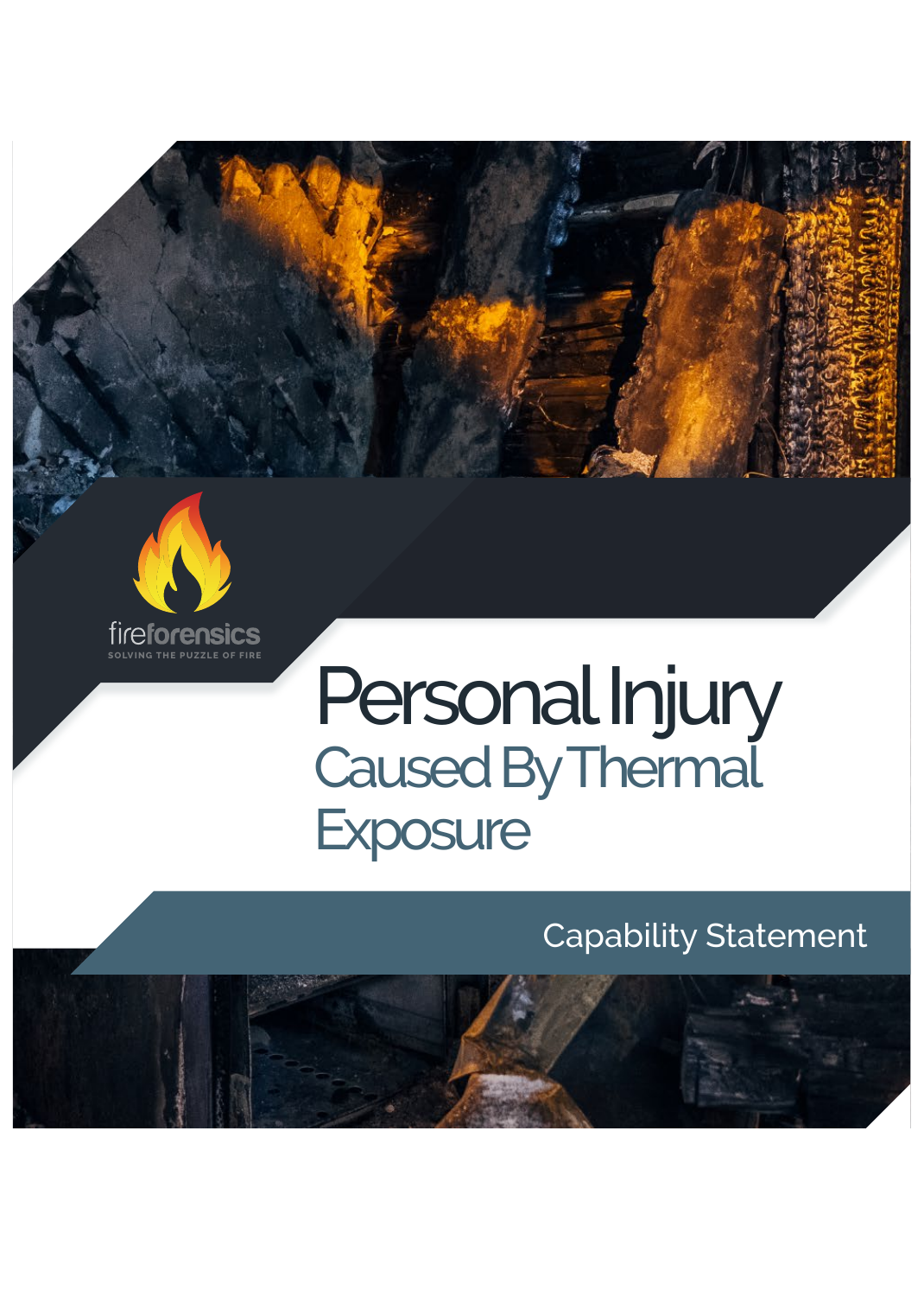## **We at Fire Forensics are leading experts in fire and explosion investigation in Australia and abroad, and have offered our clients thorough and impartial fire investigation services for over 40 years.**

Our team of qualified and experienced specialists solve the puzzle of fire, providing an overall understanding of a fire or explosion event from the ignition through to the spread and development. We break down *where*, *how* and *why* a fire started, what fuel and ignition source was involved, how the fire spread through the structure or machinery, and ultimately where the responsibility lies.

We uncover the cause and establish the truth of the incident, identifying whether the fire was started accidentally or deliberately. We're with you every step of the way, and can provide expert witness testimony and evidence in court where required, as well as expert findings on individual or corporate responsibility, legal liability, compliance with legislation and standards, and many other factors required by our clients.

Our professional and prompt system of investigation and reporting sets us apart in the industry, and we take pride in our exemplary standards of client services and scientific techniques. We aim to provide our clients with a comprehensive yet easy to understand report that explains the unique set of conditions at the scene that led to the fire at hand. Through our thorough investigations, we uncover all available evidence to determine who is responsible or may be financially liable.

Our investigations in to personal injury as a result of thermal exposure relate to both victims and suspects involved or affected by a fire or explosion. Our thorough methods of investigation assess burning and other heat damage to clothing, skin and hair, which determines the direction travel, the orientation of the person during the fire, and their duration of exposure. Flamewash is transient fire exposure caused by vapour and gas ignitions, and identifying this exposure assists us in establishing the truth of a fire incident. We use microscopy and other scientific investigation techniques to identify cases of flamewash damage, which is often invisible to the naked eye.

We gather and use all available evidence from the scene, including the position of injured or deceased people or persons after a fire, biomechanical (human movement) considerations, witness accounts, and more, to create a report to establish the source and explain the sequence of events in a fire incident.